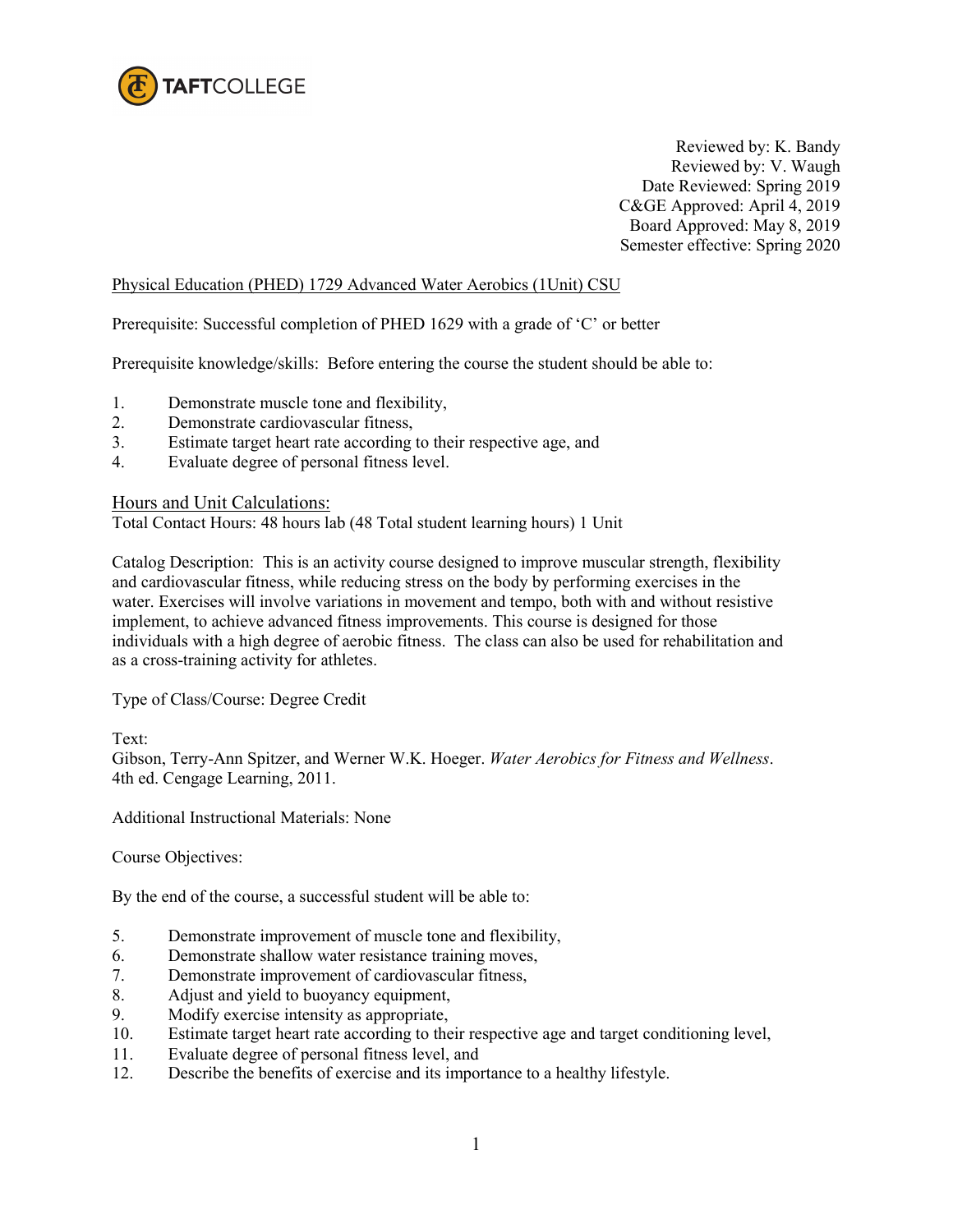

Course Scope and Content (laboratory):

| Unit I   | Components of an aquatic workout:<br>Buoyancy warm-up<br>A.<br><b>B.</b><br>Cardio warm-up<br>$C_{\cdot}$<br>Aerobic segment<br>D.<br>Aerobic cool-down<br>E.<br>Muscular conditioning<br>F.<br>Stretching/warm-down |
|----------|----------------------------------------------------------------------------------------------------------------------------------------------------------------------------------------------------------------------|
| Unit II  | Assessment of fitness<br>Flexibility<br>$A_{-}$<br><b>B.</b><br>Muscular strength<br>$C_{\cdot}$<br>Muscular endurance<br>D.<br>Cardiovascular endurance                                                             |
| Unit III | Upper and lower body movements<br>Extension and downward movement<br>A.<br><b>B.</b><br>kicking<br>$C_{\cdot}$<br>Sculling<br>D.<br>Resistance<br>$E_{\cdot}$<br>Push and Pull<br>F.<br>Lever length                 |
| Unit IV  | Workout types<br>A.<br>Water weights<br><b>B.</b><br>Interval training<br>$C_{\cdot}$<br>Deep water jogging<br>D.<br>Resistance<br>$E_{\cdot}$<br>Moguls<br>Kick variations<br>$F_{\cdot}$                           |
| Unit V   | Before and After Self-Evaluation Tests<br>Comparison of resting, training and recovery heart rate<br>А.<br>Overall wellness<br><b>B.</b>                                                                             |
|          | Methods of Instruction:                                                                                                                                                                                              |
| 1.<br>2. | Oral instruction,<br>Demonstration, and                                                                                                                                                                              |

3. Mediated learning.

Learning Activities Required Outside of Class:

The students in this class will spend a minimum of 1 hour per week outside of the regular class time doing the following:

- 1. Reading assigned text and<br>2. Skill practice.
- Skill practice.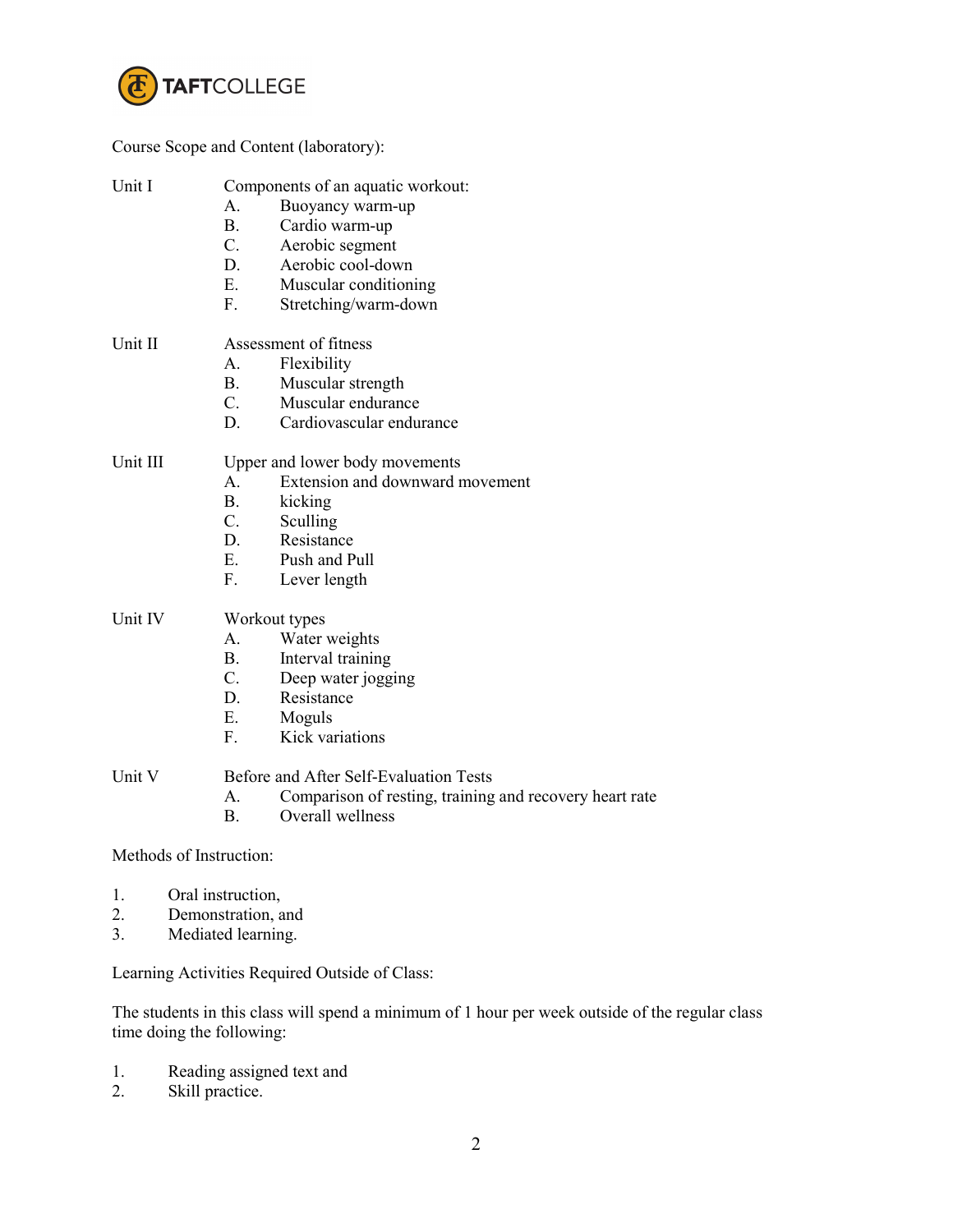

## Methods of Evaluation:

- 1. Performance exams,<br>2. Completion of self-example
- 2. Completion of self-evaluation, and
- 3. Skill improvement

Supplemental Data:

| <b>TOP Code:</b>                | 083500: Physical Education                                           |
|---------------------------------|----------------------------------------------------------------------|
| <b>SAM Priority Code:</b>       | E: Non-Occupational                                                  |
| <b>Distance Education:</b>      | Not Applicable                                                       |
| Funding Agency:                 | Y: Not Applicable(funds not used)                                    |
| Program Status:                 | 1: Program Applicable                                                |
| Noncredit Category:             | Y: Not Applicable, Credit Course                                     |
| <b>Special Class Status:</b>    | N: Course is not a special class                                     |
| <b>Basic Skills Status:</b>     | N: Course is not a basic skills course                               |
| Prior to College Level:         | Y: Not applicable                                                    |
| Cooperative Work Experience:    | N: Is not part of a cooperative work experience education<br>program |
| Eligible for Credit by Exam:    | NO                                                                   |
| Eligible for Pass/No Pass:      | C: Pass/No Pass                                                      |
| Taft College General Education: | <b>NONE</b>                                                          |